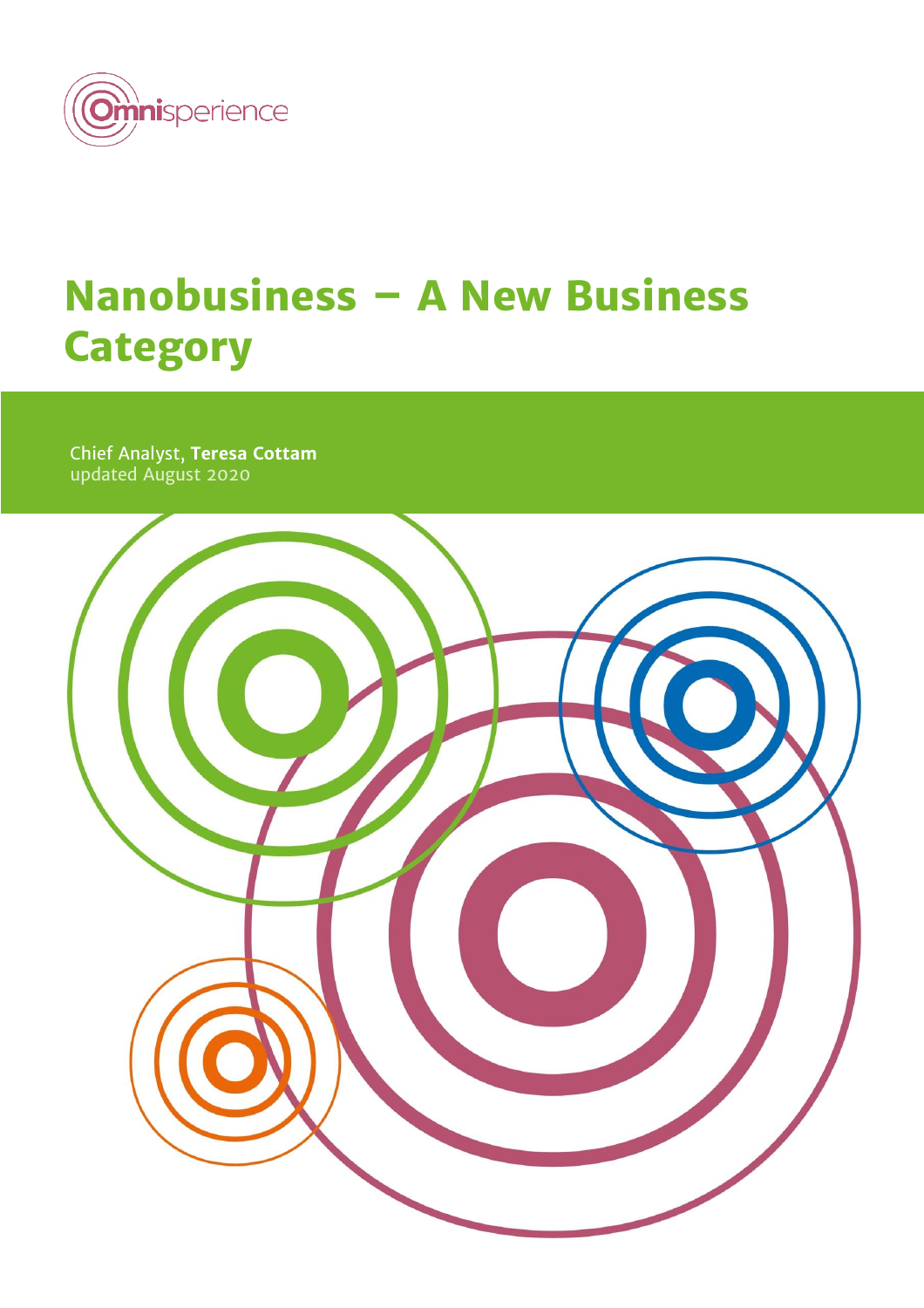*The business market has traditionally been divided into different sizes – most frequently according to the number of employees a business has. The standard definition of large enterprise and SMEs has been extended to incorporate microbusinesses of less than 10 people.*

*However, the market continues to evolve and the internet has provided platforms that support the rise of new types of work and new types of commerce. In particular, the rise of the gig economy, the sharing economy, social commerce and the influencer economy mean that an increasing number of people now have part-time jobs, side gigs or semiprofessional hobbies. These changes have been accelerated by the COVID-19 crisis, s creating a hidden opportunity to serve what Omnisperience is calling the nanobusiness sector.*

*Nanobusinesses frequently have hidden 'business' needs that are not met by consumer accounts. The question your business now needs to consider is: are you ready for the rise and rise of the nanobusiness?*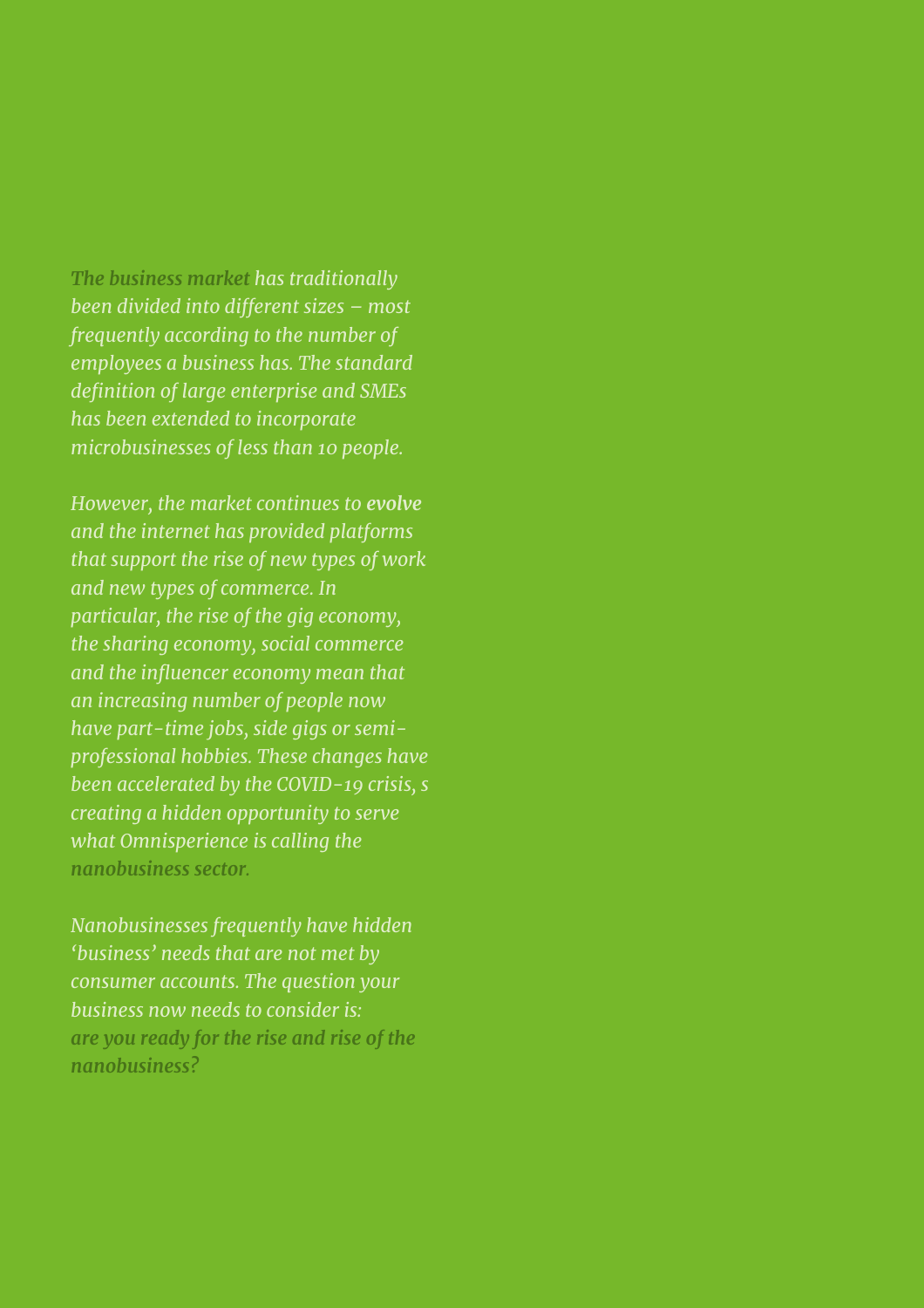

# TRADITIONAL MARKET SEGMENTATIONS

### **Categorisation by number of employees**

The global business market has traditionally been categorised according to the number of employees within a business. Although there is variation internationally in terms of business size categories, the EU and its Member States follow an agreed standard:

- Large enterprise 250+ employees
- Medium-sized enterprise 50-249 employees
- Small enterprise  $-49$  and fewer employees
- Microbusinesses  $-1-9$  employees.

If we take UK businesses as an example (see *Figure 1*), the often-quoted statistic that 99% of businesses are SMEs holds true. Fewer than 8,000 businesses in the UK, out of a total formal business population of 5.9 million, employ more than 250 people.

However, for service providers seeking to understand this market better, the SME category is not particularly useful, because it disguises the fact that most businesses (by number of employees) either fit into the micro segment (19.7% of businesses) or the category for businesses with no employees (76%). The latter being formal businesses that employ no-one except the owner.

#### **Figure 1 UK businesses by number of employees**

| <b>Size of business</b><br>(employees) | <b>Number</b><br>in UK | <b>Proportion</b><br>of UK<br>businesses |
|----------------------------------------|------------------------|------------------------------------------|
| Large $(250+)$ *                       | 7,685                  | 0.1%                                     |
| Total SMEs (up to $250$ <sup>*</sup>   | 5,860,085              | 99.9%                                    |
| Medium $(50 - 249)$                    | 35,585                 | 0.6%                                     |
| Small $(10-49)$                        | 211,295                | 3.6%                                     |
| Micro $(1-9)$                          | 1, 155, 385            | 19.7%                                    |
| No employees                           | 4,457,820              | 76%                                      |
| Total businesses*                      | 5,867,770              | 100%                                     |
| Self-employed workers**                | 4,930,000              |                                          |

Source: Omnisperience 2020 Notes: \*Business population estimates for the UK and regions: 2019 statistical release (14 January 2020); \*\* Labour market economic commentary (May 2019)

It should be noted that just because businesses do not employ staff it does not mean that they do not utilise additional staff (from other formal businesses or in the form of self-employed workers), or that they do not have sophisticated ICT needs.

With increased automation, the use of AI and robotics, and the uptake of cloud services, combined with outsourcing of more tasks, the number of humans a business employs is becoming a far less reliable way of analysing the market opportunity for service providers.

#### **Categorisation by revenue**

Another way to categorise the market is to divide it according to the amount of revenue a business generates.

In the EU, SMEs are also defined partly by their turnover and balance sheet total (see *Figure 2*).

#### **Figure 2 EU definition of SME**

| <b>Type of</b><br><b>business</b> | <b>Revenues</b>                                 | <b>Balance sheet</b>                          |
|-----------------------------------|-------------------------------------------------|-----------------------------------------------|
| Medium-sized                      | EUR <sub>10</sub> million to<br>EUR50 million   | EUR <sub>10</sub> million to<br>EUR43 million |
| Small                             | Less than EUR10<br>million                      | Less than EUR10<br>million                    |
| Micro                             | Less than EUR2<br>million                       | Less than EUR2<br>million                     |
| Medium-sized                      | <b>EUR10 million to</b><br><b>EUR50 million</b> | EUR <sub>10</sub> million to<br>EUR43 million |

Sources: Omnisperience 2020; EU recommendation 2003/361

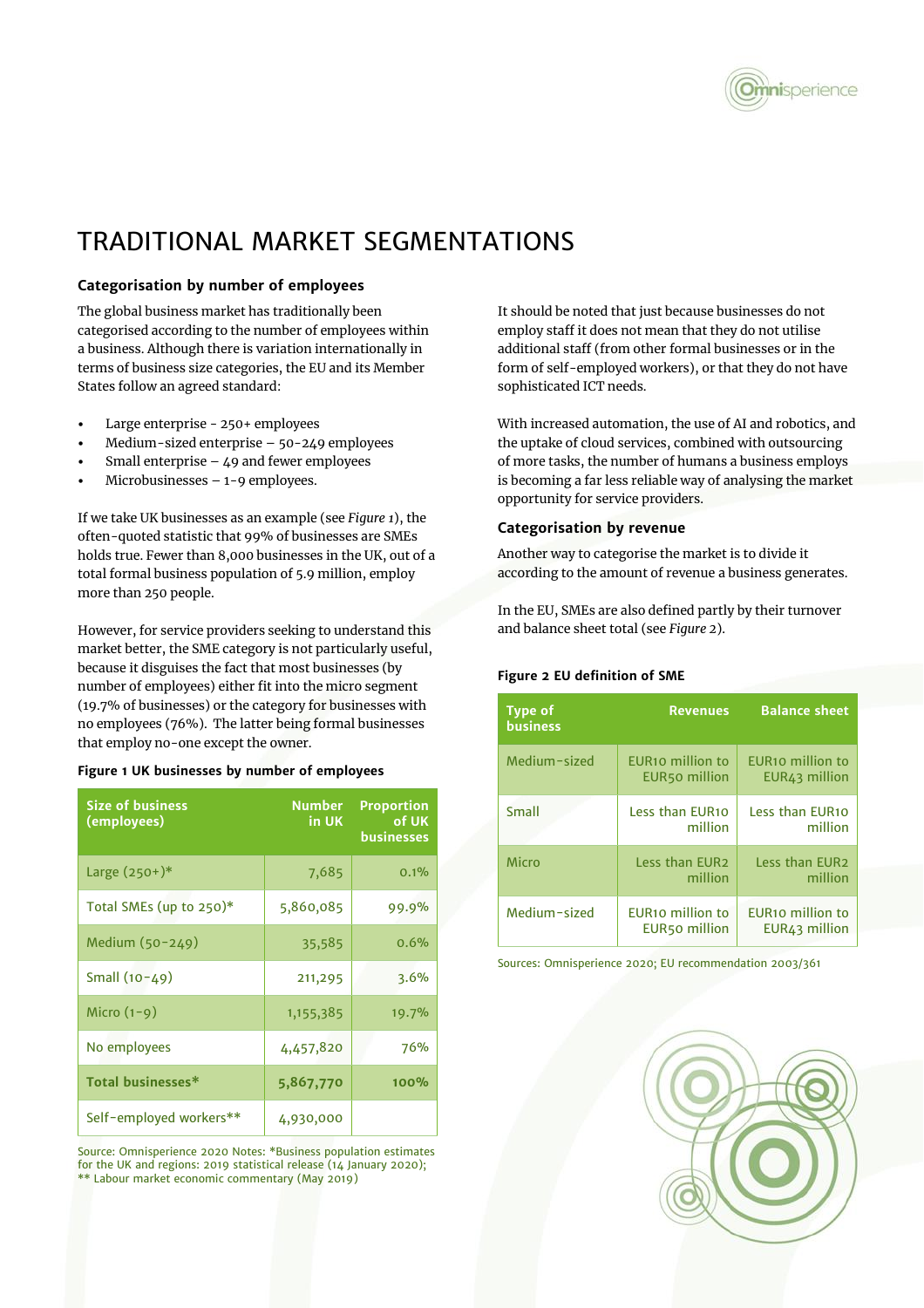| <b>Organisation</b>      | Max number of<br>employees |
|--------------------------|----------------------------|
| African Development Bank | 50                         |
| Australia                | 200                        |
| Canada*                  | 500                        |
| China**                  | 2000                       |
| Kenya                    | 100                        |
| $MIF - IADB$             | 100                        |
| <b>World Bank</b>        | 300                        |

### **Figure 3 SME definition by international bodies**

Sources: Omnisperience 2020; \*Industry Canada and Statistics Canada; \*\* The Chinese definition varies by industry from 200 (wholesale trade and warehousing) to 2000 (information transmission).

#### **Figure 4 ICT firms' definition of SMEs**

| <b>Organisation</b>      | <b>Max number of employees</b> |
|--------------------------|--------------------------------|
| <b>BT</b>                | 100                            |
| <b>Daisy</b>             | 30                             |
| Google                   | 750                            |
| <b>IBM</b>               | 1,100                          |
| <b>Microsoft</b>         | 250                            |
| Salesforce               | 500                            |
| <b>TalkTalk Business</b> | 250                            |
| Virgin Media             | 250                            |
| <b>Vodafone UK</b>       | 150                            |

Source: Omnisperience 2020

Many Asian countries also define the SME market in part or in whole by revenues rather than employees. For example, in Singapore a SME has less than \$100 million in revenues, as well as less than 200 staff.

Defining the business market by revenues has drawbacks for service providers. Revenue does not necessarily correlate with spend on ICT. Some SMEs spend a relatively large proportion of their revenues on ICT – particularly if they are digitally native – and others do not.

It's important to recognise that the EU definition of the SME market was not designed for commercial purposes; but to enable government bodies to develop policies for the business market. Definition by revenues/balance sheet is intended to add supplementary information to help ensure that policies and assistance are targeted at truly small businesses that need help to grow, rather than at companies that can afford to invest in themselves, or which form part of bigger organisations.

This is very different to trying to understand which ICT services a business needs, or how it will buy them, meaning this categorisation is less useful for ICT segmentation purposes.

#### **International definitions of business sector**

The NAICS, a classification system developed by Canada, Mexico and the US, is a very complex definitional system that defines SMEs according to the sector or sub-sector they operate in, with the definition varying between 1,500 and 100. Other national and international bodies also have different definitions of a SME (see *Figure 3*).

#### **ICT definitions of business size**

Within the ICT sector there is a great deal of variation in defining a SME (see *Figure 4*). Some companies keep their definition in line with EU standards (such as TalkTalk Business and Virgin Media), but others either include a disproportionately large size of business or, alternatively, have a low ceiling for this category.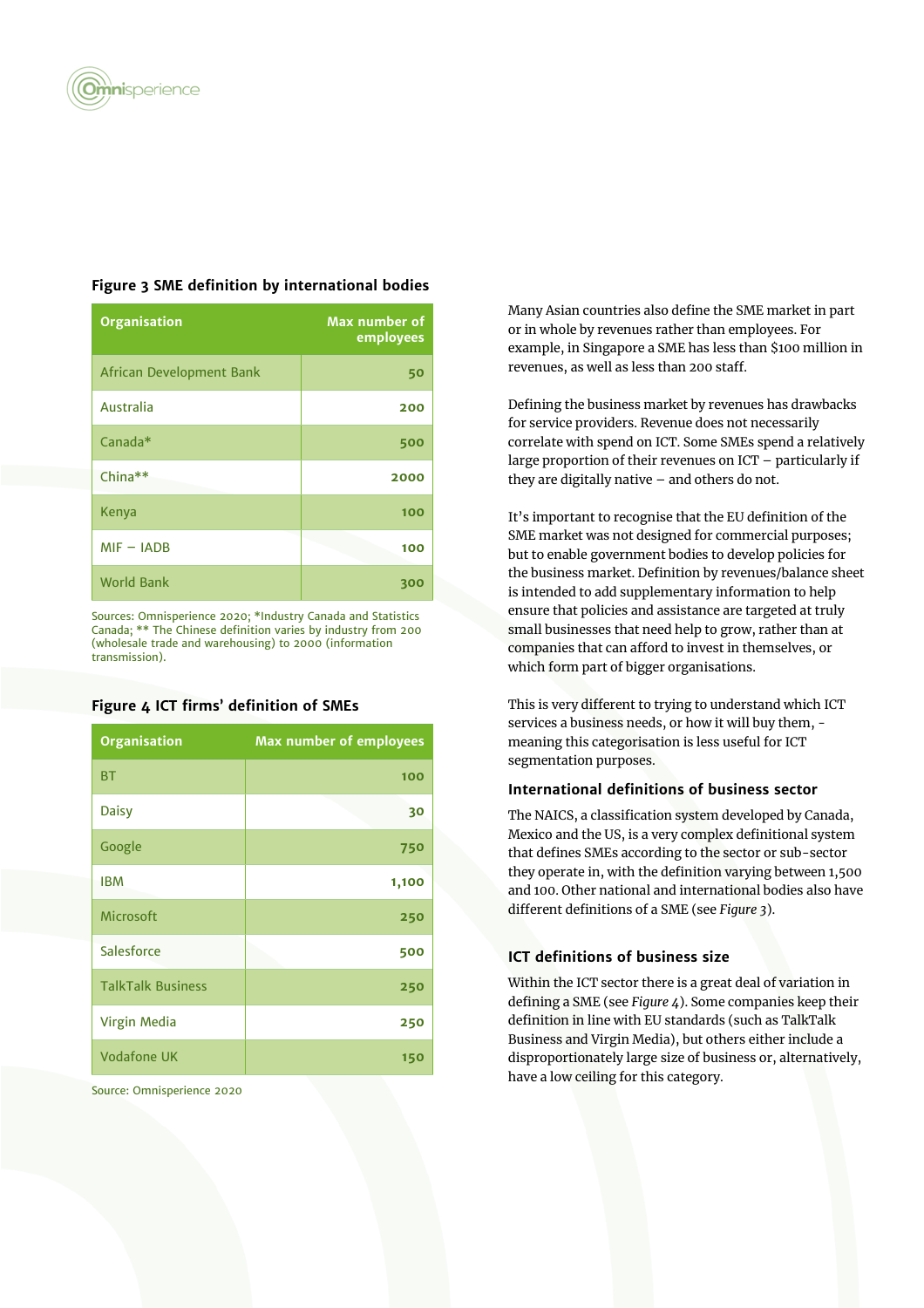

### CHALLENGES OF CURRENT BUSINESS CATEGORISATION

### **Terminology is inconsistent**

Small and medium-sized enterprise (SME) is the term used in the EU and in many countries worldwide. However, in the US this sector is known as SMB (small and mediumsized/midsized businesses) and in some countries, such as Kenya and India, as MSME (micro, small and mediumsized enterprises). In Somalia the term is SME but it stands for 'small, medium and micro enterprises'. Countries such as India also differentiate between the 'formal' and 'informal' economy.

### **Size categories vary**

A worldwide standard definition is hard to apply because it needs to be appropriate to the economy being analysed. This is because the business composition may vary (the number of businesses of a given size), with relatively more or less informal businesses; while turnover may vary greatly between economies and is related to the economic realities of the locality.

### **Number of employees does not determine ICT needs**

ICT has given small businesses a platform to compete on the world stage and offer sophisticated products while employing relatively small amounts of staff. Even where a business has a large amount of staff, ICT purchasing is becoming more fragmented due to factors such as the increasing use of contract workers and bring-your-own strategies (BYOD, BYON, BYOA).

### **The distinctions are artificial**

The definition of the SME sector was established by governmental organisations for their own purposes and was not designed for the purpose of selling to the sector. There is little discernible difference in how ICT is consumed between a small business and a medium business. Factors to do with the nature of the business determine ICT needs rather than simply the number of employees.

#### **The SME sector is not small enough**

There are increasing numbers of businesses that employ less than 1 person. According to research by the University of Hertfordshire and the TUC, the UK's Gig economy doubled in size between 2016 and 2019, accounting for 4.7 million workers. This found that 1 in 10 workers now work on Gig economy platforms, with about 7.5 million people having done so at some time during their working lives.

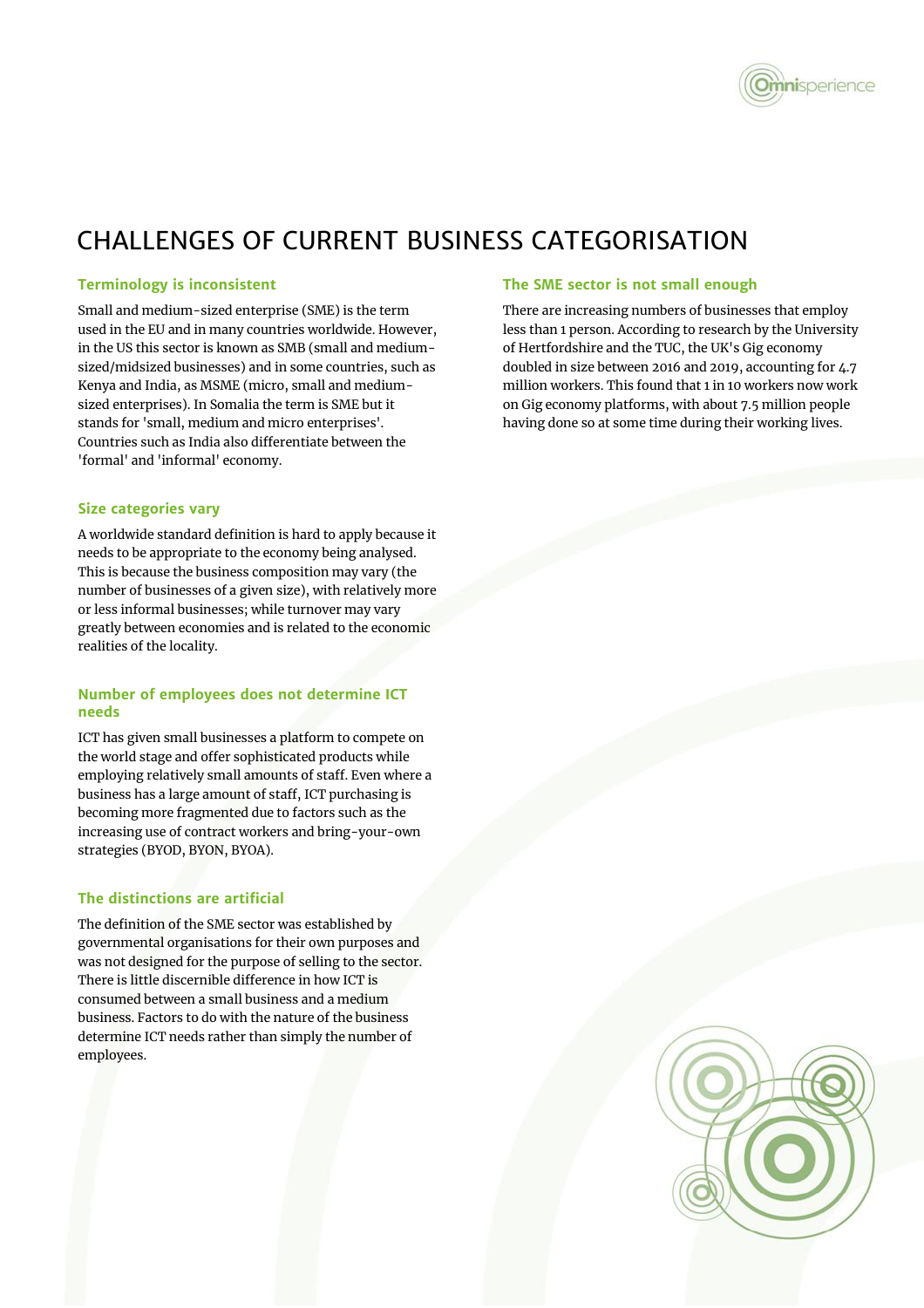### A NEW BUSINESS CATEGORY – THE NANOBUSINESS

*"Omnisperience defines a nanobusiness as a business that employs less than one full time member of staff. It encompasses businesses that sell goods, creativity, services, labour or influence, as well as those that allow the commercial sharing of something that the businessperson already owns."*

The nanobusiness is a new business category that fits beneath the microbusiness category to describe businesses that employ less than one person. This might be because of the nature of the business, because the business owner is only working part-time on the business, or because the business is largely automated.

The Gig economy is part of the nanobusiness category, as shown in *Figure 5*, but this category goes beyond selling labour on digital on-demand platforms such as Uber, Lyft and Taskrabbit, or services on platforms such as Fiverr, to incorporate selling goods on platforms such as Etsy, eBay and Amazon; selling creative products such as videos, images and influence on platforms such as YouTube and Instagram; and renting out things you own (such as driveways or bedrooms) on AirBnB. It includes the grey area of work and play where hobbies are being monetised for financial gain.

The nanobusiness is an important sector for ICT companies because it is ICT that has fuelled its emergence. Individuals rely on their mobile phone as an essential tool to sell their labour, goods and services and to connect with customers. Communications, collaboration and cloudbased solutions enable businesses to acquire and manage the skills they need, distribute work, and organise workers from anywhere in the world and at any time.

The nanobusiness economy is breaking down the barriers between work and play, is liberating labour and services from location, and is driving new forms of flexible working that allow workers to work when it suits them – opening up new pools of workers who previously found it hard to work in a more formal environment. Increasingly, this not only means students and parents balancing childcare, but the Grey Workforce that wants to continue working beyond retirement age - albeit not necessarily full time.





Source: Omnisperience 2020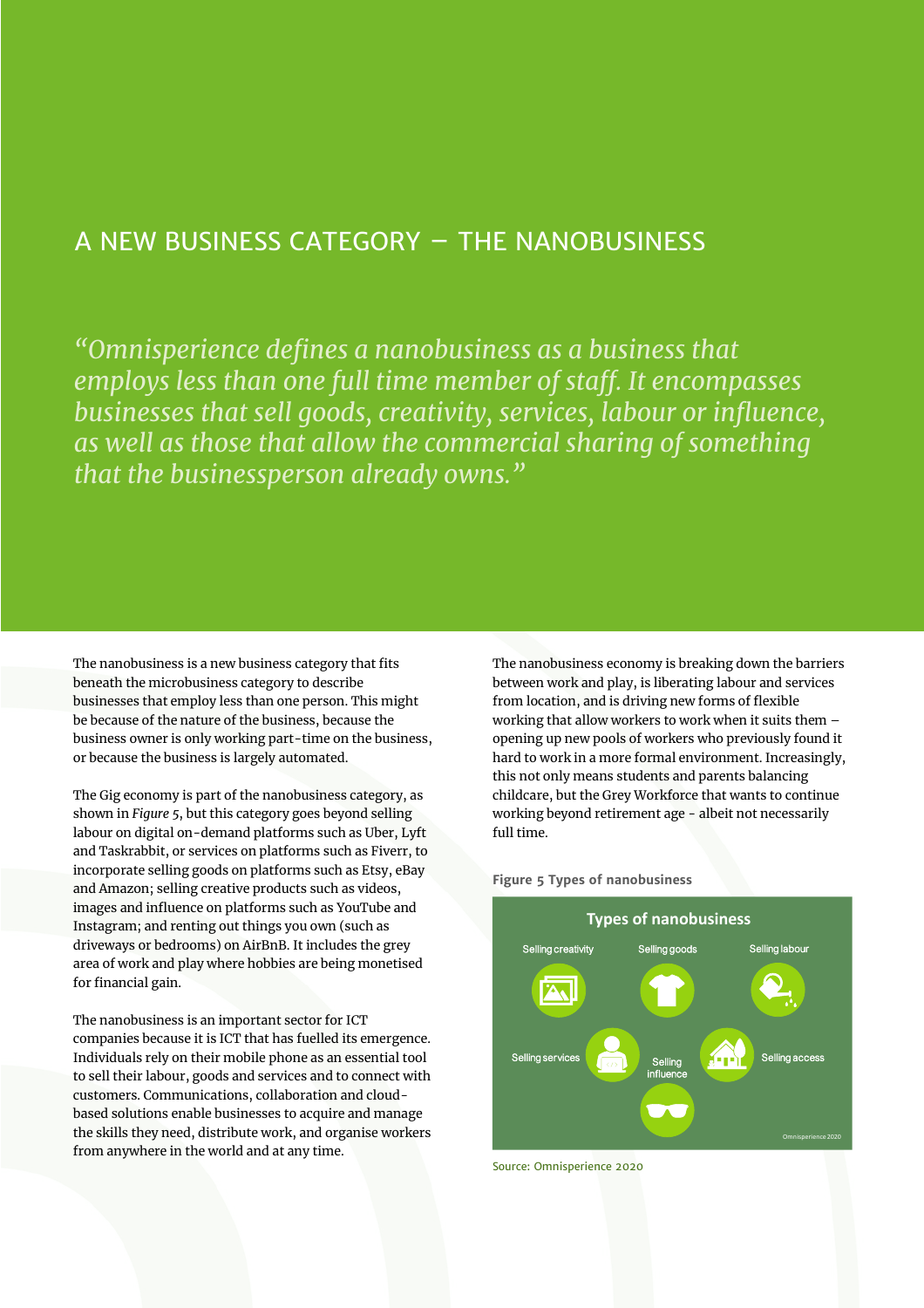

# 5 THINGS YOU SHOULD KNOW NOW

### **1.**

### **The nanobusiness sector is an invisible driver of ICT demand**

Omnisperience forecasts that the nanobusiness sector will be worth over \$1 trillion by 2025 and will drive demand for a wide range of ICT services worth billions of dollars to B2B service providers. To maximise the opportunity, it's essential to understand the different types of nanobusiness and their needs.

### **2.**

### **If size doesn't matter what does?**

Defining businesses by the number of employees suggests that a business must amass employees to be successful. In fact, this could be a sign of inefficiency. As automation, AI and robotics take off, the number of human workers employed by all businesses is likely to fall. Human workforces will also increasingly demand the flexibility to work when and how they choose, which digital platforms enable them to do. What matters should be the propensity of a nanobusiness to consume ICT services: size should not be an impediment to selling (although it will change the way you sell).

### **3.**

### **Self-definition and self-provisioning are key for nanobusiness workers**

The first opportunity in the nanobusiness category derives from selling services to workers. This is the ultimate B2C+ sale. Service providers should not allow customer personas, prebundled offerings, or internal barriers from preventing customers from buying a wider range of services from them. This means having standardised offerings that are easy to buy and configure, and removing barriers to sale.

# **4.**

### **Businesses need ICT to help them consume nanobusiness services**

Bigger businesses will also require products and solutions to enable them to benefit from the nanobusiness market. They will require collaboration tools, cloud-based ICT, superior connectivity and security applications to stitch together temporary and geographically dispersed workforces. Service providers have to build in flexibility to their business model to enable businesses to consume services they need, when they need them, and to switch these off (sometimes temporarily) when they don't.

# **5.**

### **COVID-19 has accelerated the nanobusiness sector**

Working from home has become part of the New Norm. But the COVID-19 pandemic has also boosted the nanobusiness sector. Some people will experience unemployment or a reduction in working hours as a result of the pandemic and will start up nanobusinesses as a result. Others will need extra income to pay back debt accumulated during the crisis. Some will seek a better work-life balance and choose to create a series of nanobusinesses or reduce their hours within a traditional business and top up their income with a nanobusiness.